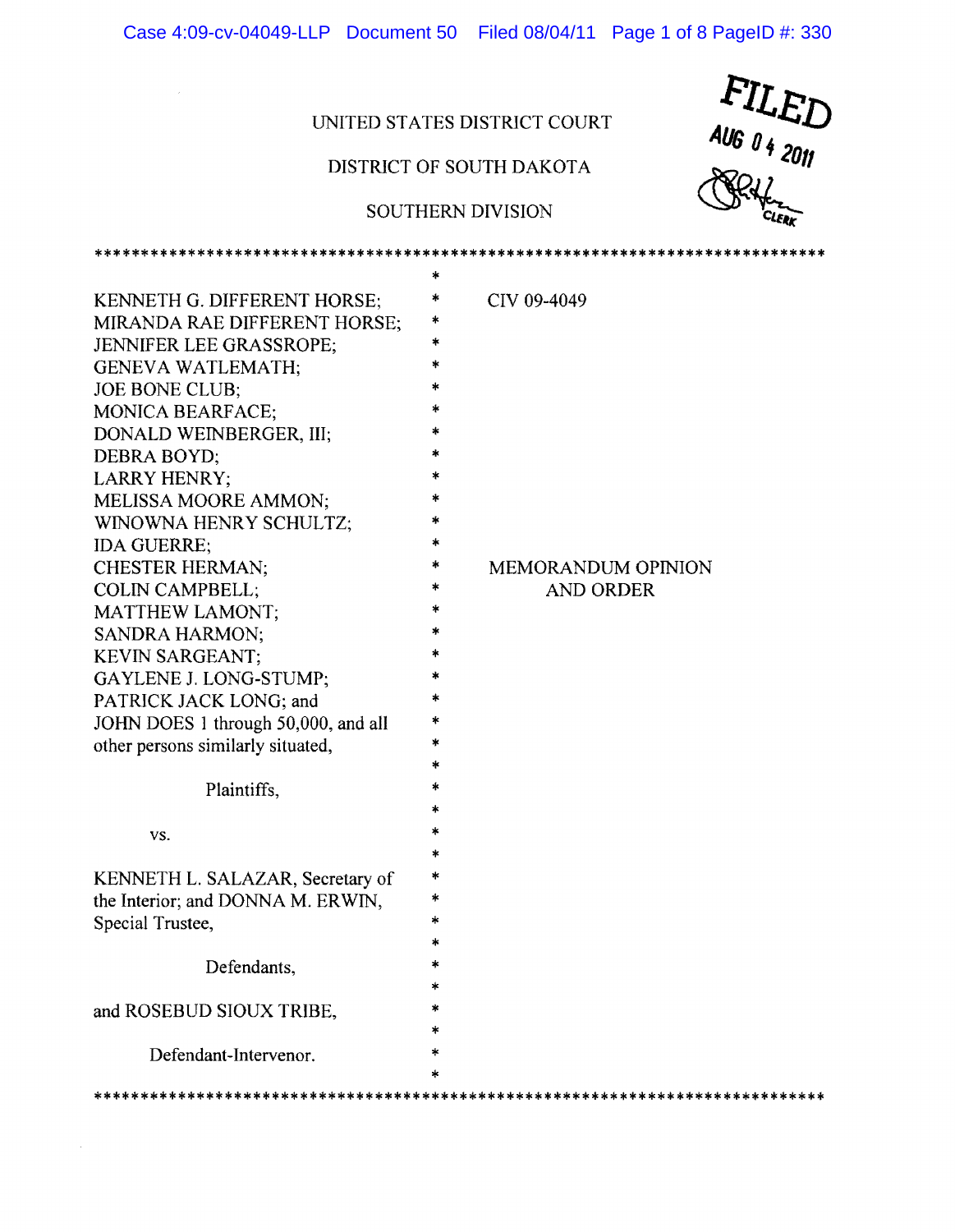### BACKGROUND

This Complaint arises from the extensive litigation between the Sioux Nation and the United States regarding the payment for land taken by the Fort Laramie Treaty of 1868 and the unlawful taking of the Black Hills and hunting rights to other lands by legislation enacted in 1877. This litigation is commonly referred to as "Docket 74-A and Docket 74-8." *See Cheyenne River Sioux Tribe* v. *United States,* 806 F.2d 1046, 1048 (Fed. Cir. 1986). The Sioux Tribe claimed both damages for loss of land ceded under the Fort Laramie Treaty of April 29, 1868 (Docket 74-A) and a 5th Amendment violation by the taking of the Black Hills resulting from the Act of February 28, 1877 (Docket 74-B). *Id.* The suit for Docket 74 was brought in 1950 by the eight present-day Sioux Reservation Tribes in a representative capacity on behalf of the Sioux Tribe of Indians. *See Sioux Tribe ofIndians* v. *United States,* 862 F.2d 275, 277 (Fed. Cir. 1988) (history oflitigation). In 1960 the two claims were separated and referred to as Docket 74-A and Docket 74-B. *Sioux Tribe* v. *United States,* 500 F.2d 458, 477 (Ct. Cl. 1974). A recitation of all of the facts and all of the court opinions is not necessary for resolution of this case. *See, e.g., Sioux Tribe of Indians v. United States,* 84 Ct. Cl. 16 (1936), *cert. denied,* 302 U.S. 740,58 S.Ct. 139 (1937). *See generally,* EDWARD LAZARUS, BLACK HILLS/WHITE JUSTICE: THE SIOUX NATION VERSUS THE UNITED STATES, 1775 to the PRESENT (1991).

In Docket 74-A, the Indian Claims Commission found that the Sioux Tribe of Indians had been paid an inadequate amount of money for the land it ceded to the United States under the 1868 Treaty. *Sioux Tribe* v. *United States,* 500 F.2d 458 (C1. C1. 1974); *Sioux Tribe* v. *United States, 42*  Ind. CI.Comm. 214,232,257 (1978). After various litigation before the Indian Claims Commission and the Court of Claims, the Court of Claims ultimately directed the entry of judgment in Docket 74-A for the Sioux Tribes in the sum of \$40,245,807.02, representing the liability award of \$43,949,700.00 less the allowable offsets of\$3,703,892.98. *Sioux Tribe ofIndians* v. *United States,*  14 Cl. Ct. 94, 100 (1987). *See also Sioux Tribe ofIndians,* 862 F .2d at 281 (affirming Court of Claims order denying motion of two of the eight Sioux Tribes for relief from the settlement judgment).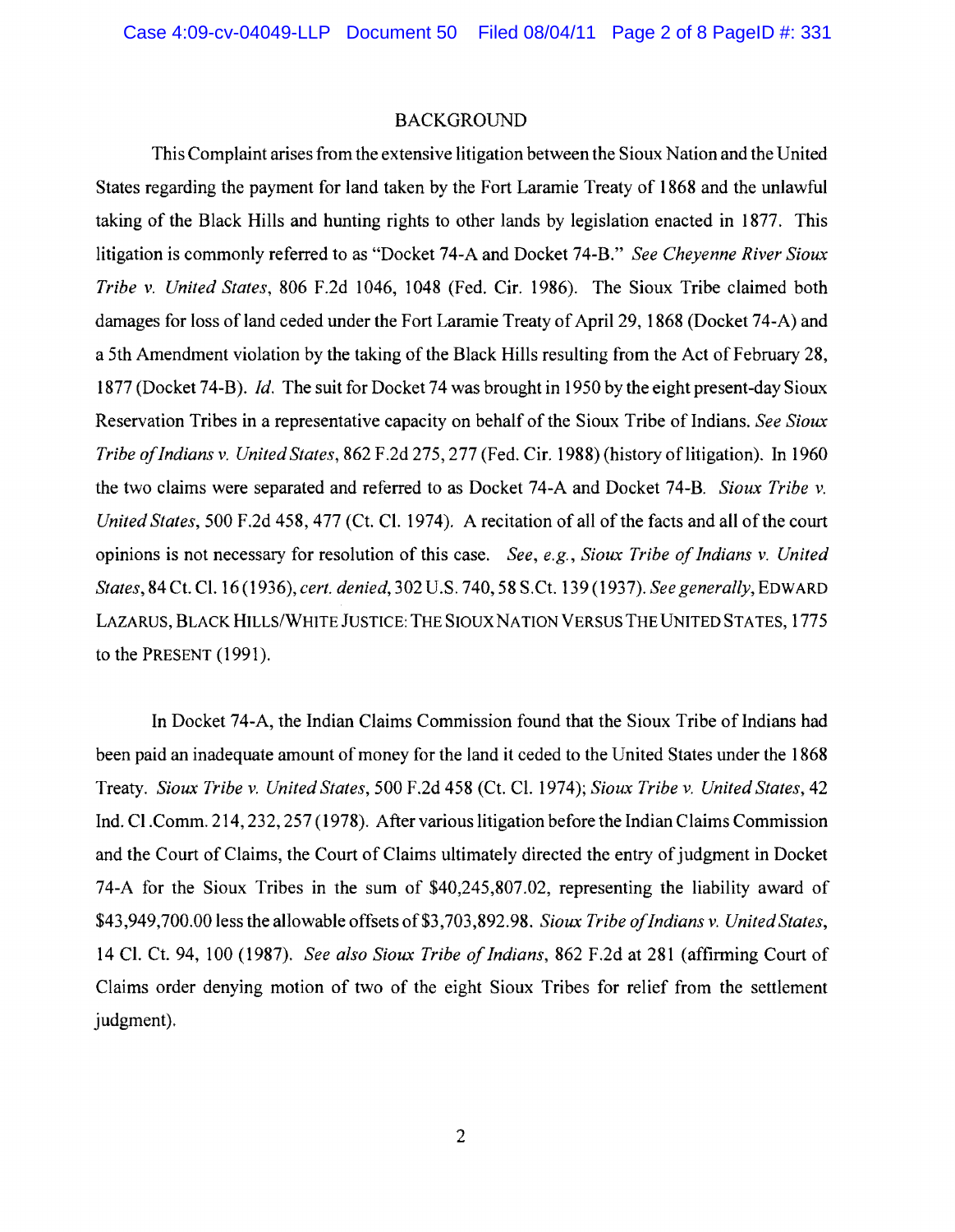In Docket 74-B, the Court of Claims affinned the order of the Indian Claims Commission that the 1877 enactment, which took the Black Hills while claiming to implement an "agreement" whereby it was claimed the Sioux relinquished their rights to the Black Hills. The "agreement" was ratified by less than ten percent of the adult tribal males although the 1868 treaty required that threefourths consent. *Sioux Nation ofIndians* v. *United States,* 601 F.2d 1157, 1161 (Ct. Cl. 1979). In addition, the "agreement" provided no compensation for the taking. Instead, the rations that were provided to only some of the Sioux as a *quid pro quo* for depriving them of their chosen way of life as nomadic hunters "[were] not intended to compensate them for the taking of the Black Hills." *United States* v. *Sioux Nation ofIndians,* 448 U.S. 371,423 (1980). The 1877 legislation also took away hunting rights to land other than the Black Hills. Without weapons and hunting ground and not knowing how to fann, the Sioux were dependent upon rations from the United States. The legislation was a taking of tribal property that had been set aside for the Sioux by a prior treaty. *Sioux Nation ofIndians* v. *United States,* 601 F .2d at 1172. The Supreme Court affinned the decision of the Court of Claims and held that for the unconstitutional taking the Sioux Nation was entitled to interest dating from 1877 on the principal sum of \$17.1 million, ultimately resulting in an award of \$105,994,430.52, including interest then accrued, to the Sioux Nation. *United States* v. *Sioux Nation ofIndians,* 448 U.S. 371 (1980); *Sioux Nation ofIndians* v. *United States,* 650 F.2d 244, 227 Ct. Cl. 404 (1981); *Sioux Nation* v. *United States,* 33 Ind. Cl. Comm 151 (1974). The amount has been stated to subsequently exceed \$650 million. FRANK R. POMMERSHEIM, BROKEN LANDSCAPE: INDIANS, INDIAN TRIBES, AND THE CONSTITUTION 343 n.142 (2009),

The claims award is governed by the Indian Tribal Judgment Funds Use or Distribution Act of 1973, 25 U.S.C. §§ 1401-1407. The Secretary of the Interior is required to prepare a distribution plan with tribal input within one year after appropriation of funds to pay a judgment. The plan must have at least twenty percent devoted to tribal needs. All eight participating Tribes have passed tribal resolutions in opposition to any distribution ofa money judgment. No evidence of an appropriation or a distribution plan was introduced in this case. As a matter ofother background, in 1985, Senator Bradley (D.N.J.) first introduced legislation to return the federally owned portions ofthe Black Hills to the Sioux Indians. Ultimately, two of the eight tribes involved withdrew their support for the legislation. Why the support was withdrawn was a mystery to the prime sponsor of the legislation.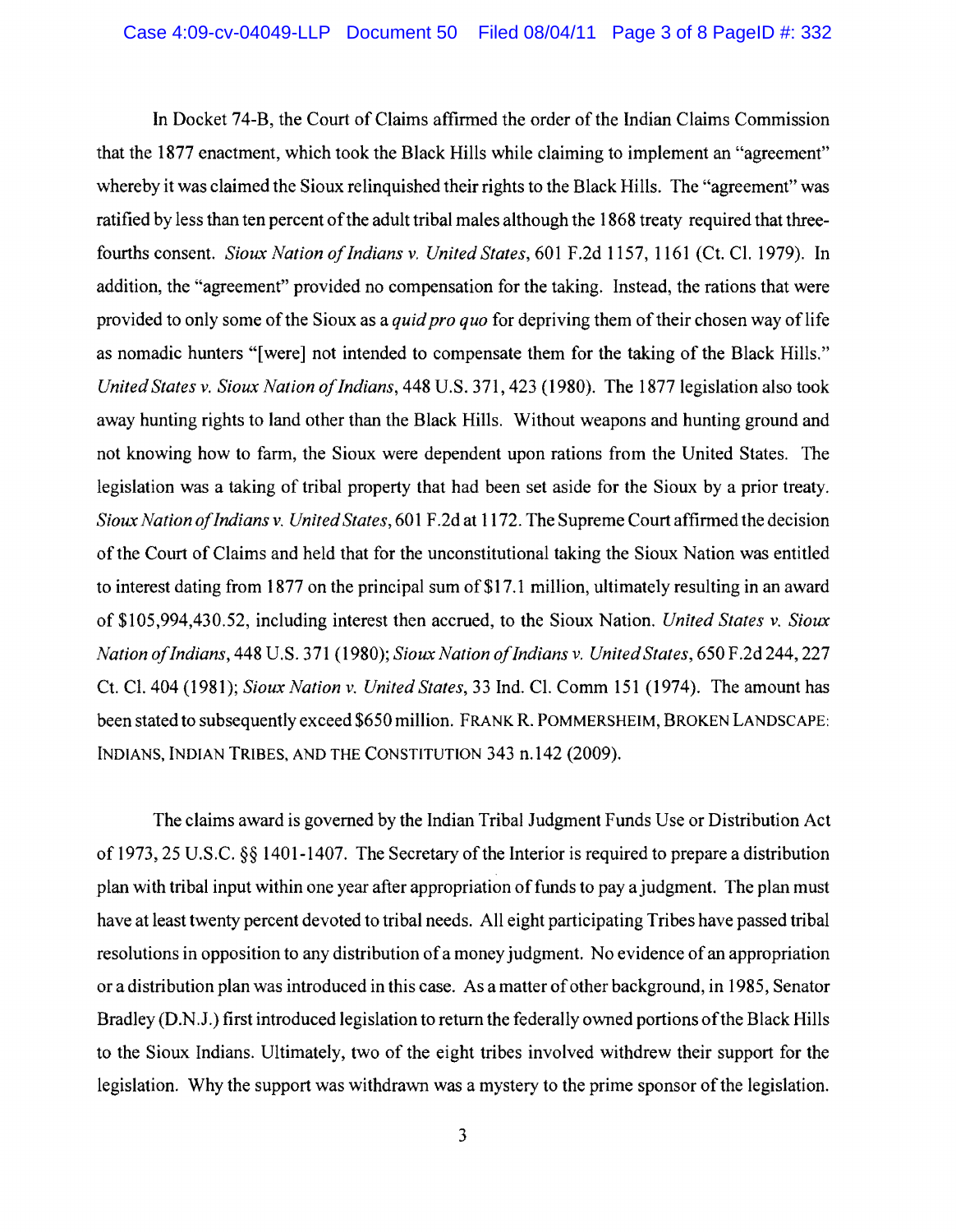BILL BRADLEY, TIME PRESENT, TIME PAST: A MEMOIR 313 (1996). The legislation did gain cosponsors but never passed either house of Congress. For a more complete statement of the return ofthe Black Hills legislation, *see* LAZARUS, *supra,* at 414-428.

### DISCUSSION

Tribes have been designated as "domestic dependent nations," *Cherokee Nation* v. *Georgia,*  30 U.S. 1, 13 (1831), and do not possess "the full attributes of sovereignty;" they remain a separate people "with the power ofregulating their internal and social relations." *United States* v. *Kagama,*  118 U.S. 375, 381-382 (1886). Indian tribes have also been recognized as "distinct, independent political communities," qualified to exercise many of the powers and prerogatives of self-government. *Plains Commerce Bank v. Long Family Land and Cattle Co.*, 554 U.S. 316, 327 (2008), (quoting *Worcester* v. *Georgia,* 31 U.S. 515,559 (1832»; *see also United States* v. *Wheeler,*  435 U.S. 313,322-323 (1978).

History and case law have established that the "sovereignty that the Indian tribes retain is of a unique and limited character." *Wheeler,* 435 U.S. at 323. It centers on the land held by the Tribe and on tribal members within the reservation. *Plains Commerce Bank,* 554 U.S. at 327; *see United States* v. *Mazurie,* 419 U.S. 544, 554 (1975) (Tribes retain authority to govern "both their members and their territory," subject ultimately to Congress); *see also Nevada* v. *Hicks,* 533 U.S. 353, 392 (2001 )("[T]ribes retain sovereign interests in activities that occur on land owned and controlled by the tribe")( 0'Connor, J., concurring in part and concurring in the judgment). They "possess inherent rights over internal tribal affairs to make substantive laws governing their members and their territory." Patrice H. Kunesh, *Tribal Self-Determination in the Age a/Scarcity,* 54 S.D.L.Rev. 398, 401 (2009) *(citing Mazurie,* 419 U.S. at 557) ("Indian tribes are unique aggregations possessing attributes of sovereignty over both their members and their territory").

The Supreme Court has consistently held that tribes have sovereign immunity and that, subject to limited exceptions, have the right to self-governance, unimpeded by federal authorities. *See Santa Clara Pueblo* v. *Martinez,* 436 U.S. 49, 58-59 (1978); *United States* v. *United States Fidelity & Guar. Co.*, 309 U.S. 506, 512-13 (1940). However, Congress can waive a tribe's

acrosado están independente a considerada cinema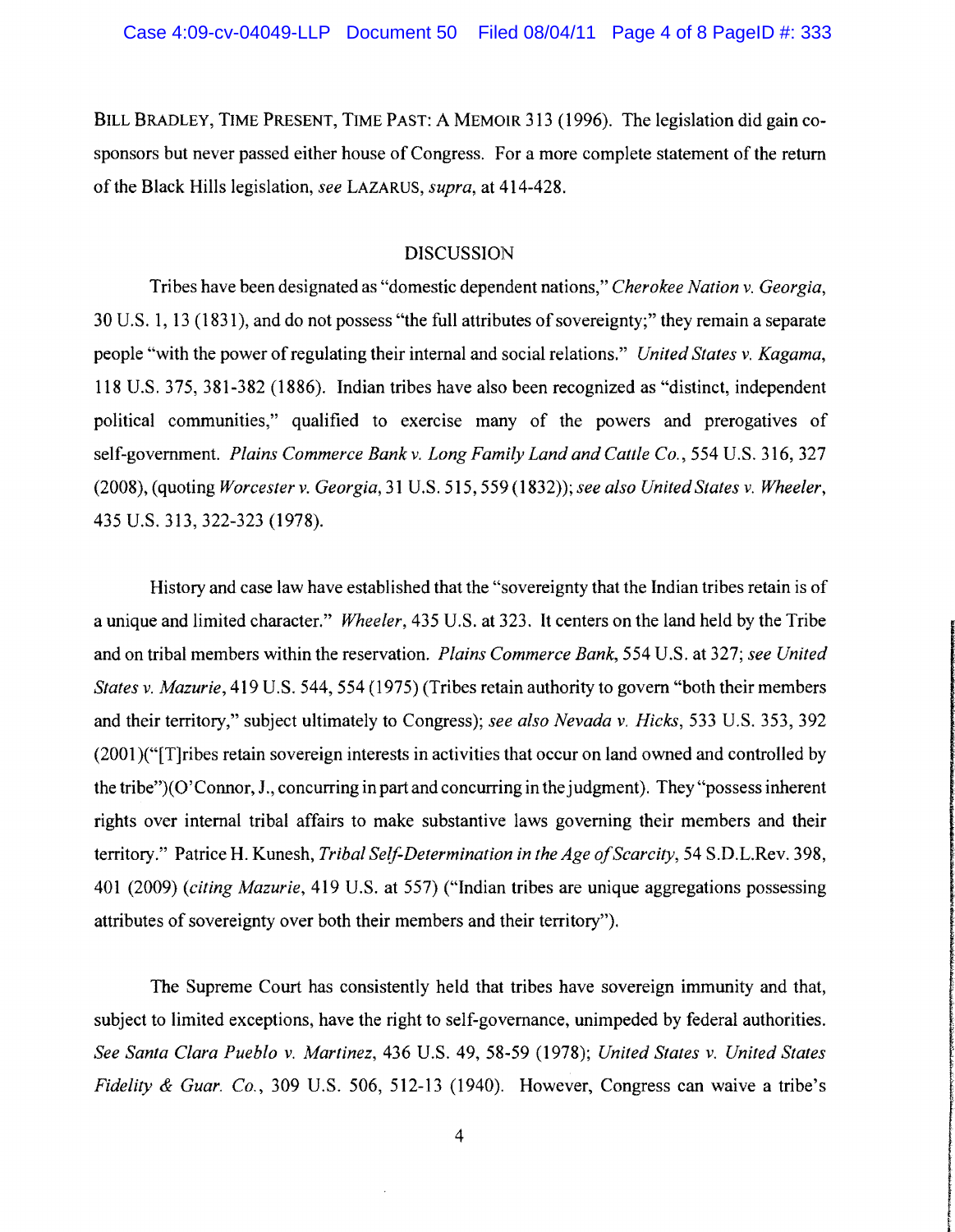sovereign immunity by an "unequivocal expression" of Congress' intent to waive tribal sovereign immunity on a particular issue. *Santa Clara Pueblo,* 436 U.S. at 58-59. There has been no showing in this case of any Congressional intent to waive sovereign immunity nor have any of the eight tribes in question even suggested that any of them have waived their sovereign immunity as to these issues.

The waiver of tribal sovereign immunity is essential in this case if this Court is to have jurisdiction over these claims. The reason is that the tribes in question are indispensable parties under Federal Rule ofCivil Procedure 19(b). "No individual Indian has title or an enforceable right in tribal property." *Holt v. Commissioner of Internal Revenue*,  $364$  F.2d  $38$ , 41 (8th Cir. 1966), *cert. denied,* 386 U.S. 931 (1967). Even more to the specific point, in *Eastern Band ofCherokee Indians,*  117 U.S. 288, 308 (1886), the Supreme Court stated:

Their claim, however, rests upon no solid foundation. The lands, from the sales of which the proceeds were derived, belonged to the Cherokee nation as a political body, and not to its individual members. They were held, it is true, for the common benefit of all the Cherokees, but that does not mean that each member has such an interest, as a tenant in common, that he could claim a *pro rata* proportion of the proceeds of sales made of any part of them.

The Sioux Tribes are indispensable parties, but they have not waived their sovereign immunity. Accordingly, this Court has no jurisdiction over the Sioux Tribes. *See Wichita and Affiliated Tribes ofOklahoma* v. *Hodel,* 788 F.2d 765, 774 (D.C. Cir. 1986).

The Court will therefore consider Rule 19(b) of the Federal Rules of Civil Procedure concerning whether the case can proceed when joinder of a party is not feasible. Each of the four factors for determining whether this case can still proceed weigh against proceeding. The factors are not rigid, but each should be examined.

The first factor is the extent to which a judgment rendered in the tribes' absence might prejudice those tribes. The extent of prejudice to the absent tribes is substantial. The position of the absent tribes is directly contrary to that of the Plaintiffs. The tribes wish to maintain their legal and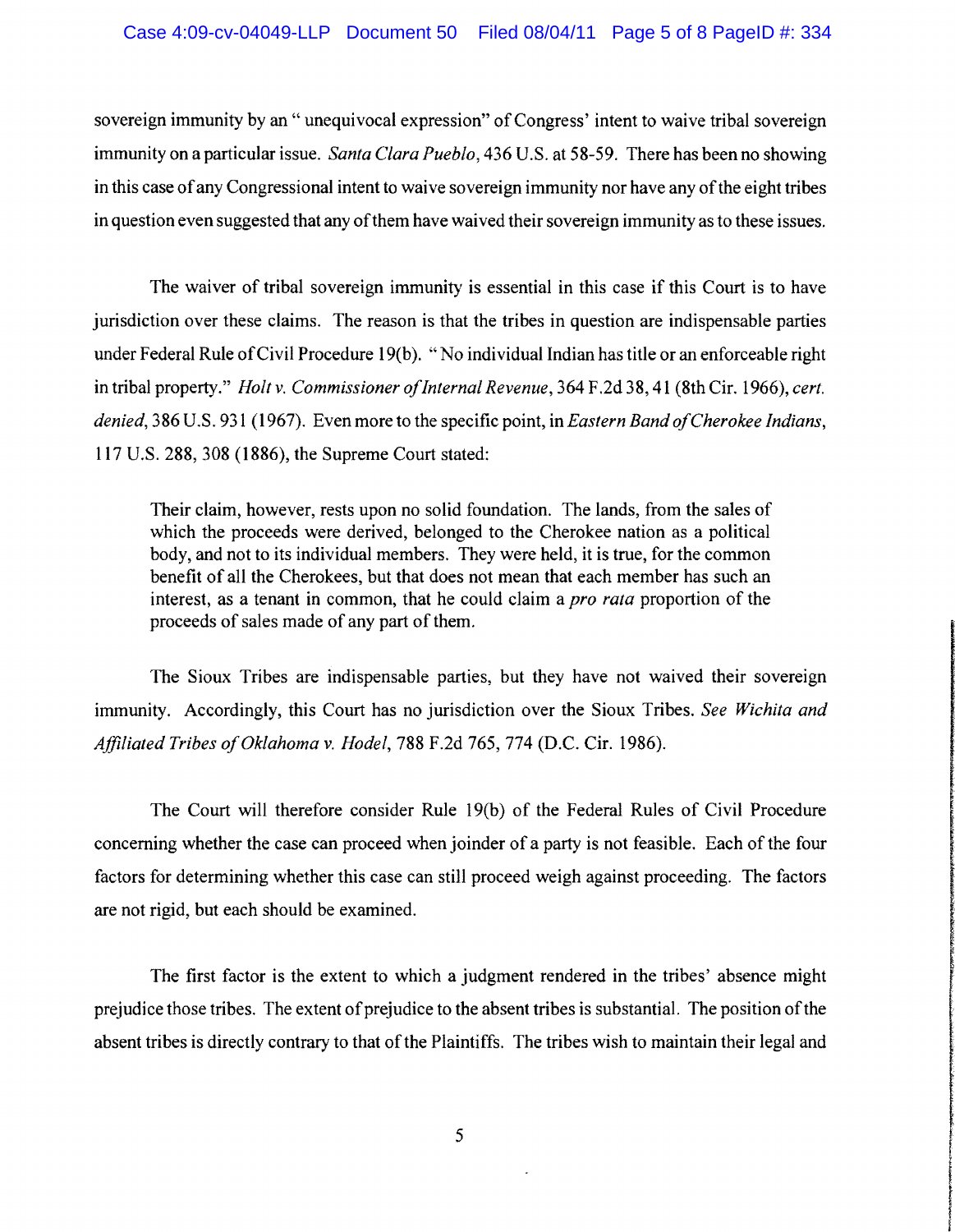moral claims to return the Black Hills and the other lands in question. The Sioux Tribes believe their claims will be extinguished by accepting the money that Plaintiffs seek.

The next factor is the extent to which any prejudice could be lessened or avoided by protective provisions in the judgment, or shaping the relief or by other measures. There is no way to shape a remedy to avoid the prejudice to the absent tribes. The money relief requested by Plaintiffs diminishes if not extinguishes the claims for the land by the absent Sioux Tribes.

The third consideration is whether a judgment rendered in the Sioux Tribes' absence would be adequate. Due to lack of standing of the present party plaintiffs, any Order by this Court would be a nullity as the Court is without jurisdiction. In addition, the next step is for Congress to appropriate the funds to pay the judgments. The Court does not even have the proper parties, the Sioux Tribes, before it so that the Court could consider whether it has the authority to even consider a request for Congress to appropriate, if such a request were made by the Sioux Tribes. No judgment rendered in this case would be adequate as there is no jurisdiction.

The final consideration is whether the Plaintiffs would have an adequate remedy ifthis action were dismissed for non-joinder. If there is no adequate alternate remedy elsewhere, then the Court is to be more cautious about dismissing a case for non-joinder. This is not, however, a dismissal for some procedural defect. Rather, as in *Wichita and Affiliated Tribes*, 788 F.2d at 777, "The dismissal of this suit is mandated by the policy of tribal immunity." There cannot be an alternate remedy as the Plaintiffs have no valid claim and the Sioux Tribes have sovereign immunity and cannot be joined in this action. *See also In re US.A. ex. rei. Hall,* 825 F.Supp. 1422 (D.Minn. 1993) (in suit brought by individual members of tribe, members had no standing and could not involuntarily join contracting tribes due to sovereign immunity). These Plaintiffs have no remedy in any event since they have no valid claim.

The Plaintiffs have no individual interest in or claim to the dollar awards to the Sioux Tribes that have been entered for the wrongs in question. There is, therefore, no injury-in-fact to satisfy the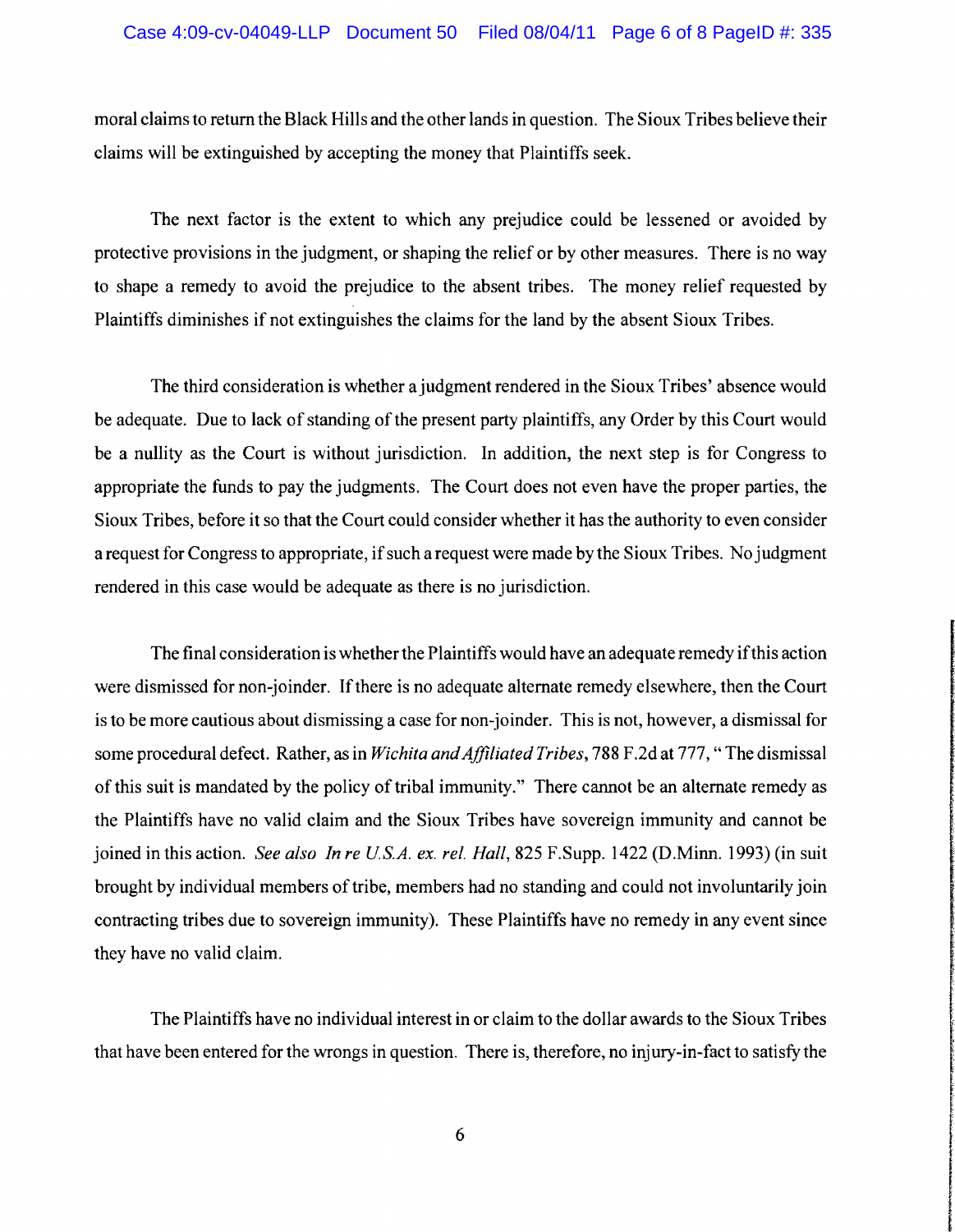case or controversy requirement that is a prerequisite to federal court jurisdiction under Article III ofthe Constitution. *Hodel* v. *Irving,* 481 U.S. 704, 711 (1987).

In addition to the constitutional standing requirements, there are also prudential standing limitations on federal court jurisdiction. One of these prudential principles, subject to certain exceptions not applicable here, "is that the plaintiff generally must assert his own legal rights and interests." *Id.* at 711. Plaintiffs claim but have no individual legal rights to nor individual legal interest in these funds. Plaintiffs' understandable personal interest in getting a share ofthe judgment award before they pass on does not make that personal interest a legal interest or right. Neither constitutional nor prudential standing requirements are satisfied and this Court is without jurisdiction to proceed with this case concerning these individual claims of tribal members.

This is an internal tribal matter. Plaintiffs wish to receive their portion of the funds for the wrongful taking of the Black Hills and the lands ceded by the Treaty of Laramie of 1868. Plaintiffs have a position contrary to that of their tribal governing bodies. That difference of position is an internal tribal matter into which the federal courts cannot intrude. The fact that this is an internal tribal matter not subject to federal court intervention is another recognition oftribal sovereignty. If a tribe changes its position, that is for the tribe to decide.

Plaintiffs have also requested class action certification. The Court need not address that issue as it is moot due to its dismissal of Plaintiffs' claims as individuals. *See National Indian Youth Council* v. *Watt,* 501 F.Supp. 649 (D.N.M. 1980) *(aff'd, sub nom. National Indian Youth Council*  v. *Watt,* 664 F.2d 220 (10th Cir. 1981 )).

If there is to be any other resolution for these past wrongs, then the resolution must come from someplace other than the Courts. Under the system of laws in the United States, there are constraints upon the authority of the federal courts as that authority is limited to what is granted in the Constitution and by law. Here, if there is to be any different resolution other than providing money in return for the taking of land, then any other resolution must come from Congress. The United States Supreme Court, when considering the taking of the Black Hills, did not have the